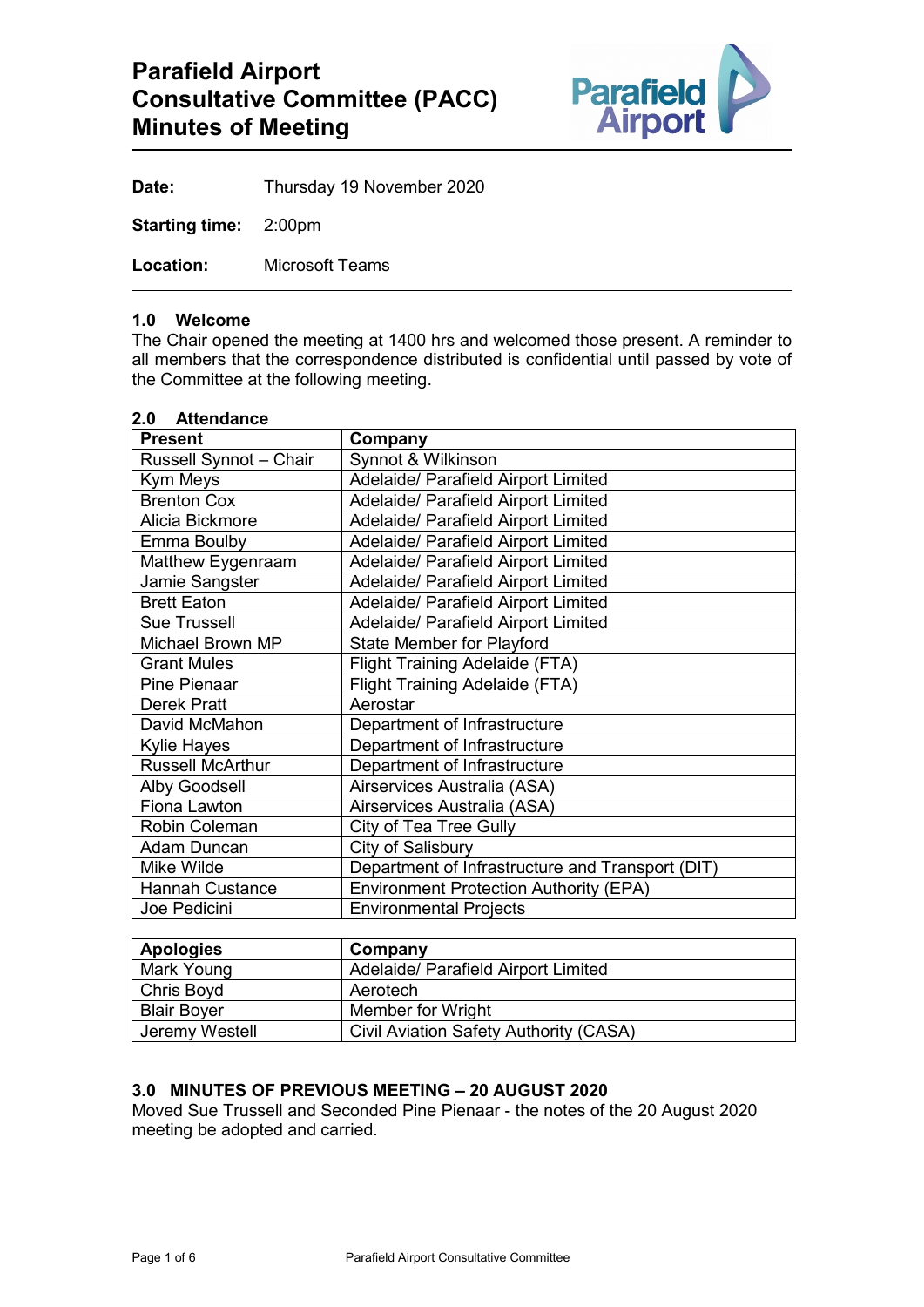## **4.0 CORRESPONDENCE**

## **4.1 Correspondence In:**

- − Reports
- − Various letters and emails from local residents.

## **4.2 Correspondence Out:**

- − Previous Minutes and Agendas
- − Responses to resident's enquiries

## **5.0 ACTION ITEMS**

## **5.1 Update Report on PFAS Monitoring Program Results**

The report table was taken as read. The report outlined the community consultation concerning the latest Parafield Airport PFAS investigation. Investigation results were previously provided in April 2019 which included ground water surveys. GHD and Environmental Projects were engaged and installed wells and carried out some targeted water quality sampling on public land. A letter and information sheet which was sent to members will be provided to residents who have previously been notified. Committee member Michael Brown has provided useful feedback on the location of the letterbox drop as some residents were verbally spoken to and will now be included in the letterbox drop. It was noted that the PFAS monitoring would be winding down but waiting on a final decision from the EPA. The EPA and Environmental Projects were on the call to answer any questions.

## **5.2 The Commonwealth Department - Sun-Setting Regulations**

Please refer item 7.1.

# **5.3 Update on the flight movements study**

Please refer item 6.1.

### **5.4 Notification to new property owners**

This item will be moved to the next meeting.

#### **5.5 Road widening - Kings McIntyre Road and Main North Road - PAL** Please refer item 7.1.

# **5.6 ASA investigating noise complaint spike in Pooraka**

Please refer item  $\overline{7}$  3.

# **6.0 AIRPORT UPDATE**

**6.1 Parafield Airport Limited (PAL) Report –** The report was tabled and taken as read and the following was noted: The flight movement study has been completed and a response has been sent to the City of Salisbury with the Airport's response on the Fly Friendly Program. Due to COVID-19, the number of movements will decrease. It was noted that all flight training has ceased and will not continue through the three-day lockdown period.

**6.2 Property Development Report –** The report was tabled and taken as read.

**6.3 Environment Report –** The report was tabled and taken as read.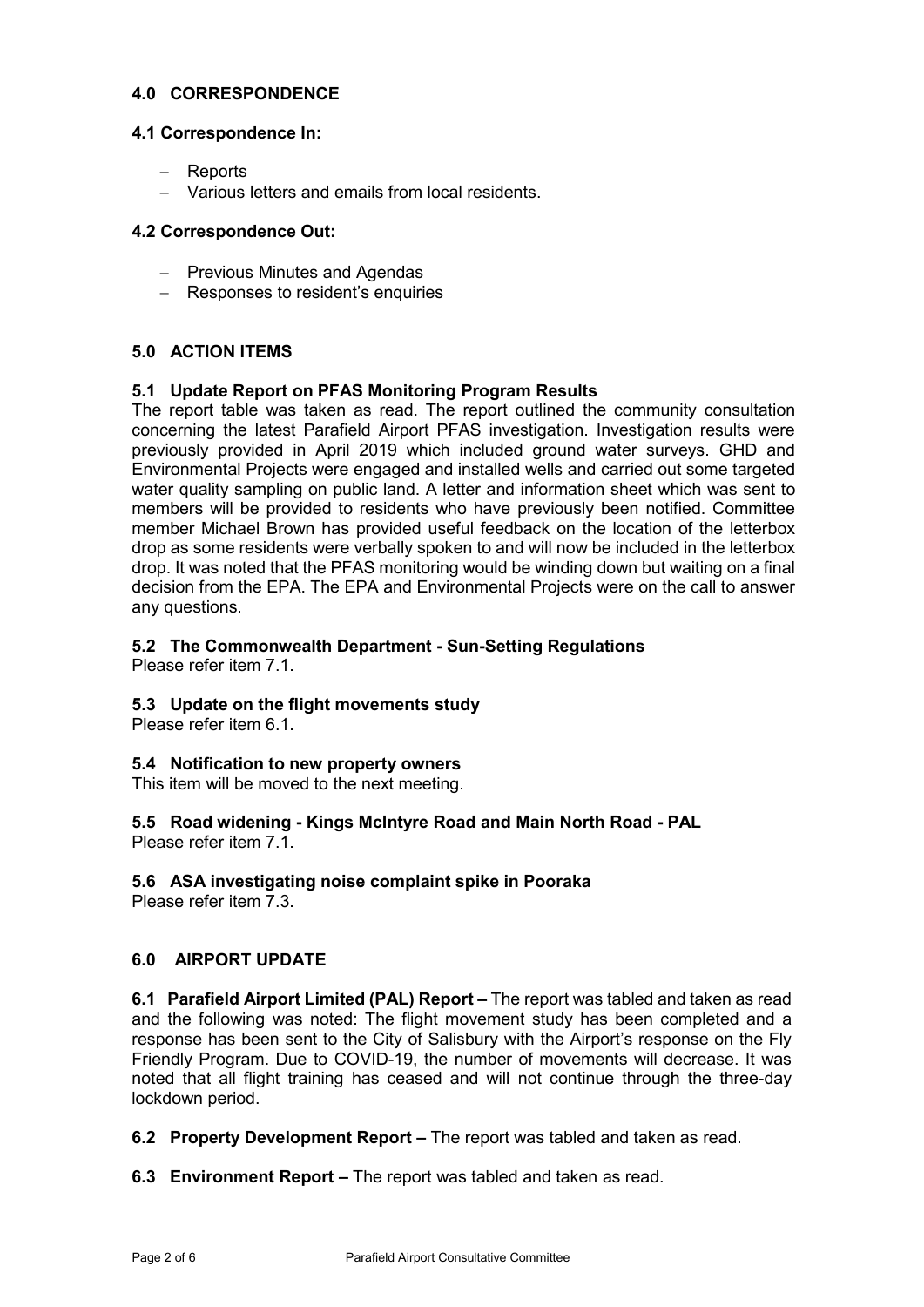**6.4 Technical Working Group (PATWG) –** The Committee discussed numerous items including flight movements and noise reporting. The reporting on the ANEF was also discussed. In the previous Parafield Airport Master Plan, an ultimate capacity ANEF, which showed at capacity, that the 30 ANEF contour was just starting to extend into residential housing. This was based on the very large number of flights included in the ANEF modelling for the year 2037. It was agreed with the City of Salisbury, the Commonwealth and the Airport that they would be kept up to date with any changes in the current situation or any issues which could affect the current situation. It was noted that the current quarter movement numbers were 57,000, this would need to increase to more than 80,000 movements for a quarter before the ANEF contours could move close to the residential area. A Committee Member from the City of Salisbury asked for a copy of the Airport's response sent to the City of Salisbury regarding the Fly Friendly Program. The impact of the South Australian lockdown was also discussed.

# **7.0 AIRPORT AGENCY UPDATE**

**7.1 Department of Infrastructure –** The continuing impact of COVID-19 is affecting the sector. The Australian Government is very conscious of the major impact and has contributed \$2.7billion to aid in industry recovery. Assistance has been given to the Civil Aviation Safety Agency (CASA) to ensure the continuing safe operations of aircraft despite the decline in revenue and also to ASA. A range of measures have been implemented to support airports for the longer term, such as reform to the existing Land Tax measures and some instruments under the Airports Act. It was noted Job Keeper has been extended until 28 March 2021.

The National Airport Safeguarding Advisory Group, last meet on 21 August 2019. COVID-19 has pulled all resources but will reconvene when appropriate.

The Sunsetting review of regulations is continuing.

The Road widening of Kings Road, McIntyre Road and Main North Road project, the Department is currently considering a sublease application from the Commission of Highways in order to allow this project to go ahead. The project is joint funded between the Commonwealth and South Australian Government and totals \$6.5M.

**7.2 State Department of Infrastructure and Transport (DIT) Report –** It has been announced recently that the next 12 months DIT will have a major planning focus. This includes a corridor study on Main North Road including the current 2-lane section adjacent to the Airport.

**7.3 AirServices Australia (ASA) Report –** The last 24 hours has been exceptionally busy at ASA due to the Government lockdown announcement. ASA still needs to provide a service during this time so rosters have been reduced and risk assessments have been undertaken to allow a high duty of care.

Following a national consultation between 13 January – 9 March 2020 and a public comment period between 10 June –8 July 2020, ASA has released a Flight Path Design Principles document. ASA would like to thank everyone who participated in the consultation and the public comment period by providing comments and submissions. During the public comment period, over 4,000 people visited the project page and ASA received a total of 143 comments and a number of detailed submissions. The Consideration of Feedback Report and the Principles document are available on [Engage](https://engage.airservicesaustralia.com/) [Airservices.](https://engage.airservicesaustralia.com/)

The Community Engagement Framework was released on 17 August 2020. ASA recognises that aviation operations and updates or changes to these operations, can impact communities in various ways. ASA recognise the value of engagement and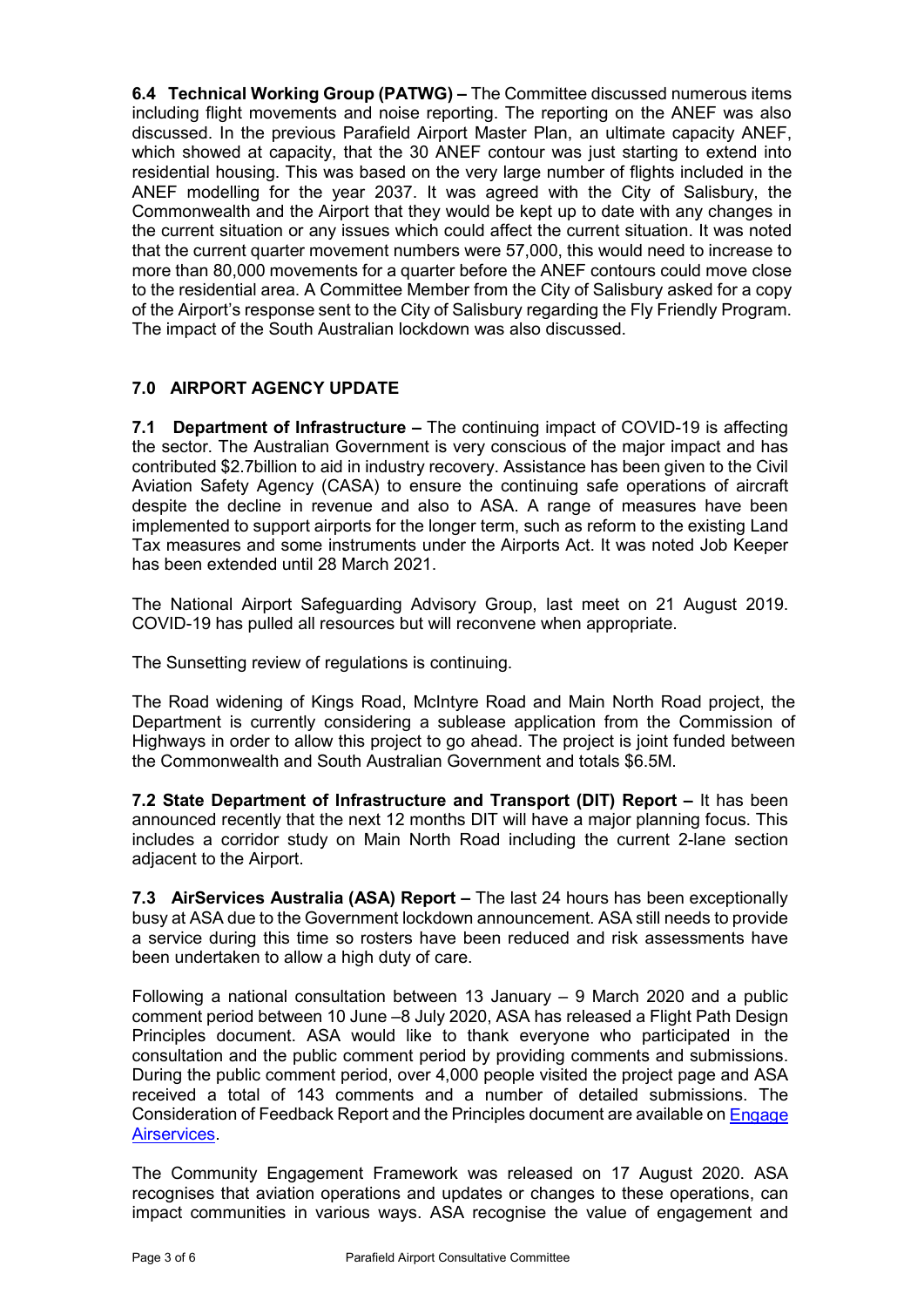engage with the community on flight path and airspace changes and current aircraft noise and operations. The Community Engagement Framework replaces the ASA Communication and Consultation Protocol (2016). More details about the Community Engagement Framework is available by accessing the documents through Airservices Website or Engage Airservices.

ASA has upgraded their website and has a dedicated 'Community Tools' section.

ASA has investigated the noise complaint spike in Pooraka. It was noted that of the 8 complainants, 5 hadn't contact ASA previously. The complaints that were lodged related to circuit training. It was noted that an increase of flight movements were perceived but it's likely this was due to more residents working from home. Pooraka is located under the runway cross wind of the circuit.

The October reports have been updated and are available on the website. Since the spikes were received, the complaint numbers have gone back to stable numbers. 140 complaints have been received year to date. The main issue noted is the circuit training.

It was noted that ASA is working closely with the Country Fire Service as Parafield Airport will be intermittently housing a Black Hawke helicopter. This helicopter is quite large and can generate a large amount of noise but the benefit to the community is the fast response of a very capable helicopter which can operate effectively during an emergency.

A detailed AirServices online noise reporting can be accessed [here.](http://www.airservicesaustralia.com/aircraftnoise/airports/)

The method to lodge a complaint or make an enquiry about aircraft noise or operations with AirServices Noise Complaints and Information Service (NCIS) were noted:

- **directly via [WebTrak](http://www.airservicesaustralia.com/aircraftnoise/webtrak/)**
- **using AirServices [online form](http://www.airservicesaustralia.com/aircraftnoise/about-making-a-complaint/how-to-make-a-complaint/)**
- by **calling** 1800 802 584 (freecall) (Due to COVID-19 this number isn't available)

The hotline is staffed Monday to Friday, excluding public holidays, from 9 am-5 pm Sydney time.

- by **fax** (02) 9556 6641 or
- by **mail** Noise Complaints and Information Service PO Box 211, Mascot NSW 1460

## **7.4 Aircraft Noise Ombudsman Report –** no report.

**7.5 Flight Training Adelaide (FTA) / Uni SA Aviation Academy Report –** FTA are seeing a sharp decline which is due to the international border closures. It was noted that FTA will be closing down for a week over Christmas (24 Dec-4 Jan).

It was noted that Aerostar has had an increase in flight training and helicopter training. This could be due to people having extra funds available and are spending it on flight training.

**7.6 Bruce Hartwig Flying School Report –** Nothing to report.

# **7.7 Civil Aviation Safety Authority (CASA) – Review of Adelaide Airspace –**

Stakeholder Feedback summary

• Received feedback from 21 stakeholders via the CASA Consultation Hub, 3 Direct emailed responses and a direct response from Airservices Australia.

Issues raised include: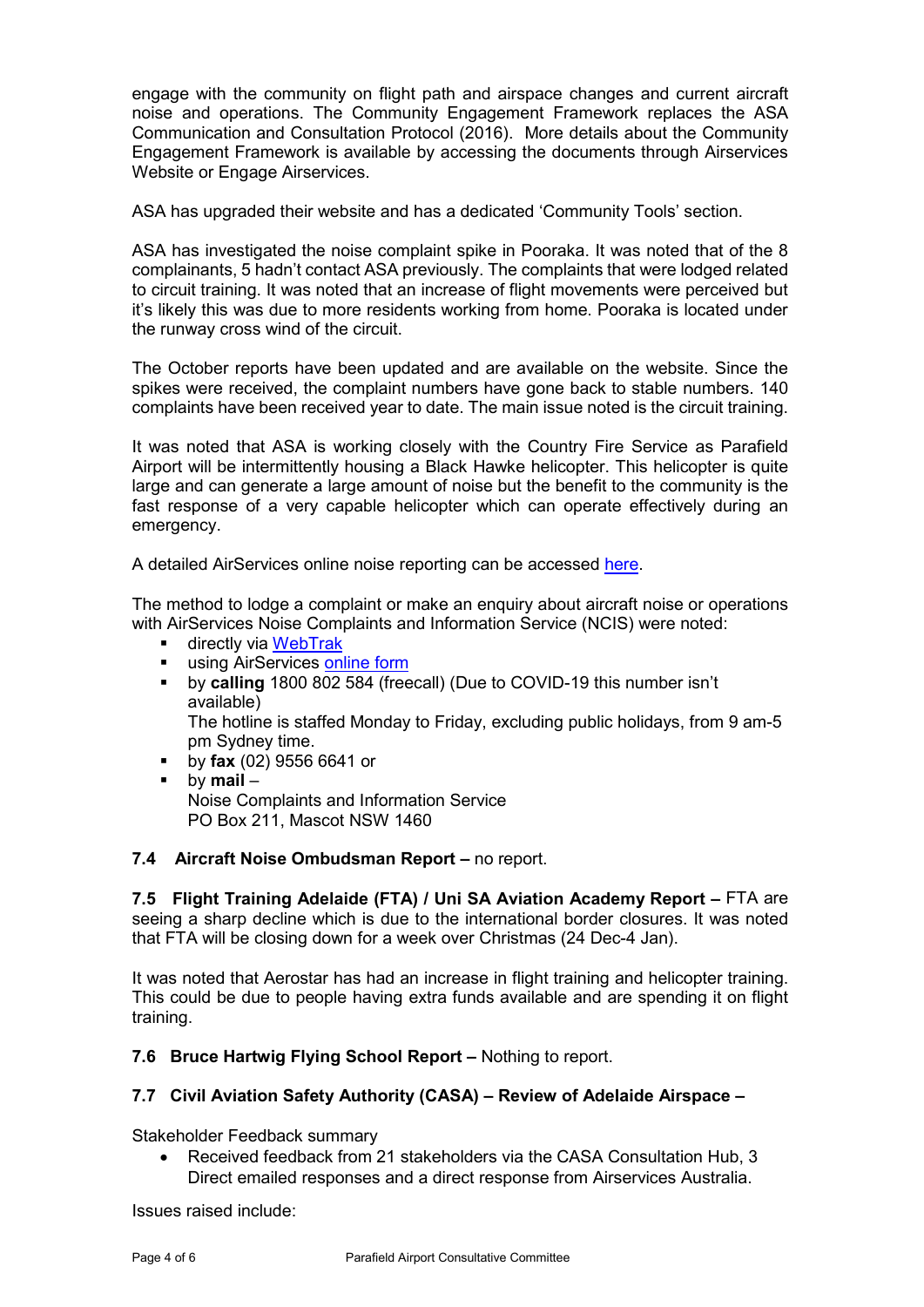- the numbers of and the volumetric size of current Restricted Areas under RAAF control;
- requirements for flight planning around these areas, versus that of direct planning through;
- congestion at Visual Reporting Points such as Outer Harbor St Kilda and Dublin;
- number of Standard Terminal Arrival Routes (STAR's), into Adelaide;
- desire for a Visual Coastal Route North and South of Adelaide;
- access to Parafield from the West, e.g., from Port Lincoln and Southern Yorke Peninsula;
- some areas of Class G airspace only provide for 1000ft terrain clearance in certain regions to Recreational Aviation Pilots;
- inefficiencies in Air Traffic management due to Adelaide Approach controllers being re located to Melbourne;
- arrival delays such as holding and vectoring during periods of apparent low traffic volumes;
- Gawler airfield proximity to RAAF Edinburgh and the associated airspace restrictions for pilots flying at Gawler;
- local drone flyers with apparent lack of knowledge on boundaries as to where drones can be operated in the public space; and
- general air traffic flow improvements requested by an Airline Pilot Representative Organisation.

The above points cover most issues relevant to airspace. Compilation and capture of all feedback is currently underway for internal peer review and it was anticipated that a public draft would be available in early December, however with the CASA Christmas shutdown over the Christmas period the release of the draft for public consultation will be in the New Year.

# **8.1 PLANNING AND LOCAL GOVERNMENT REPORTS**

## **8.1 Planning Co-ordination Forum (PCF) Report –** The report was tabled and taken as read.

**8.2 City of Salisbury –** It was noted that due to the lockdown, essential staff are still available. A thank you was provided to the Café located at Parafield Airport which has been very helpful for the COVID-19 testing site. It was noted that SA Health checked the Café's COVID-19 plans and COVID-19 procedures.

# **8.3 City of Tea Tree Gully –** Nothing to report.

# **8.0 OTHER / NEW BUISNESS**

## **8.1 Airborne Gravity Survey – Geoscience Australia**

A Notification of Planned Activity - Airborne Gravity Survey was sent to all members. Please provide any questions to the Chair.

## **8.2 Thank You**

The Chair thanked all members, stakeholders and presenters for the data provided and the detailed reports. The Chair thanked the Airport for continuing these meetings under difficult circumstances. The Chair wished everyone a safe Christmas and a Happy New Year.